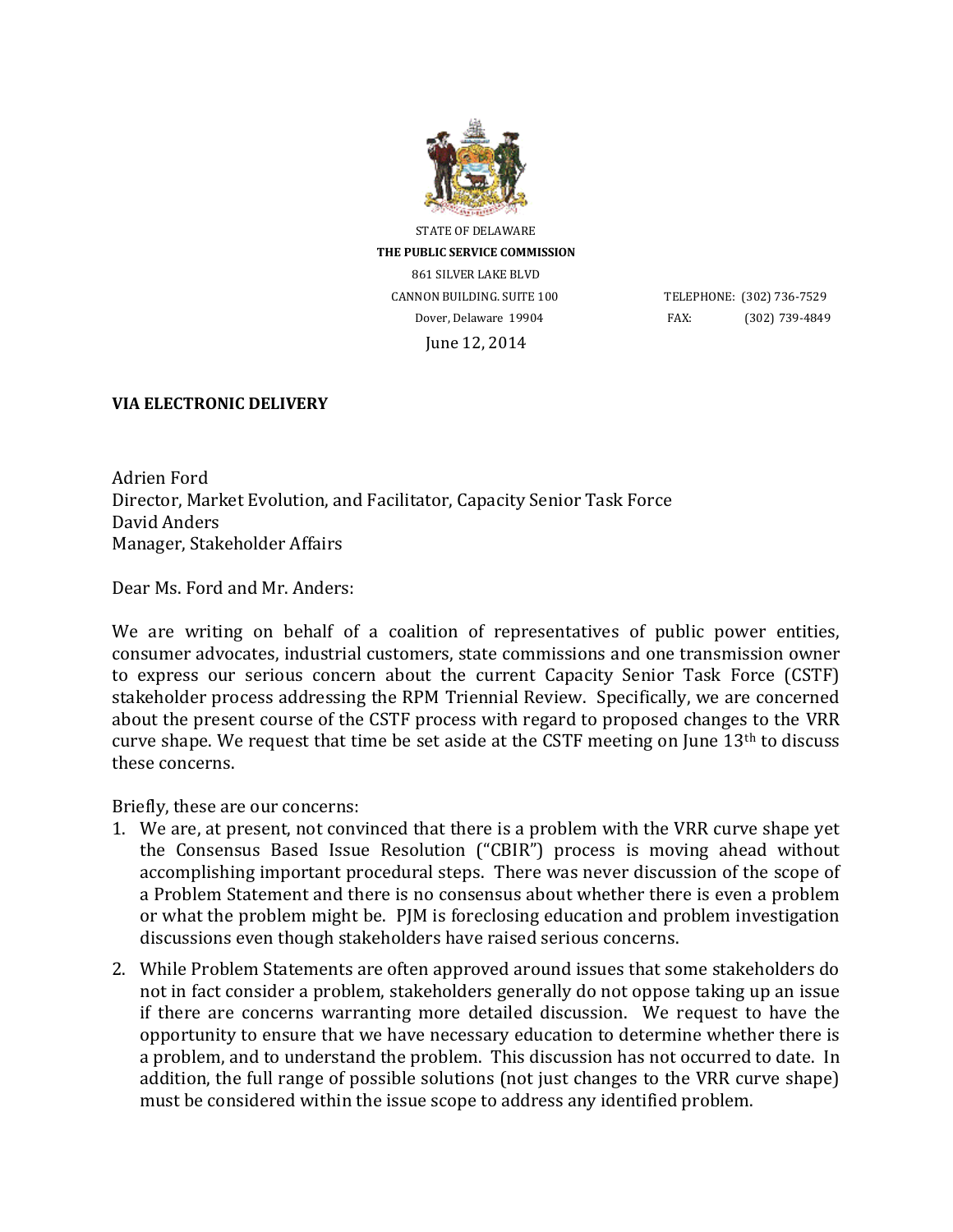3. We believe that the group needs to identify and prioritize objectives, and then determine how to evaluate candidate VRR curves against the identified objectives. At present, it appears the stakeholder process will largely skip the Problem Investigation step of the CBIR process (per Manual 34 p. 31): education, joint fact finding, identify existing and missing information, develop a plan for attaining missing information, and seek agreement on approach and inputs for any analysis.

The fact that the Triennial Review is a tariff requirement does not preclude or pre-empt a comprehensive identification and consideration of this issue. PJM can simply file new CONE and E&AS Offset values with no changes to the VRR curve shape in this round, while continuing a stakeholder process that may result in changes to the VRR curve shape at a later time. We are concerned that the VRR curve shape issue requires significant education and discussion and there is just not enough time for that to properly occur.

At present we have no information or analytical approach for evaluating the potential impact of different VRR curve shapes on the cost to consumers or on market power incentives – the Brattle Report did not address these key considerations. And we are unconvinced by the report's analysis of reliability impacts. The simulation model and its assumptions have not been fully vetted and validated, and we are concerned that the model may substantially exaggerate volatility and reliability risk. At a minimum, approaches for evaluating reliability, price (cost) and market power impacts must be identified so that the discussion of solutions can be fully informed.

In closing, we understand the burdens on PJM staff to complete tasks in a number of areas in a very short time. In the case of the Triennial Review, we have no problem with the current schedule for CONE and the E&AS Offset but believe it is not feasible for the VRR curve shape issue. We ask that you plan to address the VRR Curve shape issue on a schedule that will allow development of the necessary information and analysis as described above. We are available to discuss these concerns by conference call if that is convenient for you; and again, we ask that discussion of these concerns be included on the agenda for June 13.

Sincerely,

/s/Robert J. Howatt Executive Director Delaware Public Service Commission

/s/David L. Bonar Public Advocate Delaware Division of the Public Advocate 403 Federal Street, Suite 3 Dover, DE 19901

/s/Margaret Comes Senior Attorney Rockland Electric Company Room 1815-S 4 Irving Place New York, New York 10003 (212) 460-3013 [comesm@coned.com](mailto:comesm@coned.com)